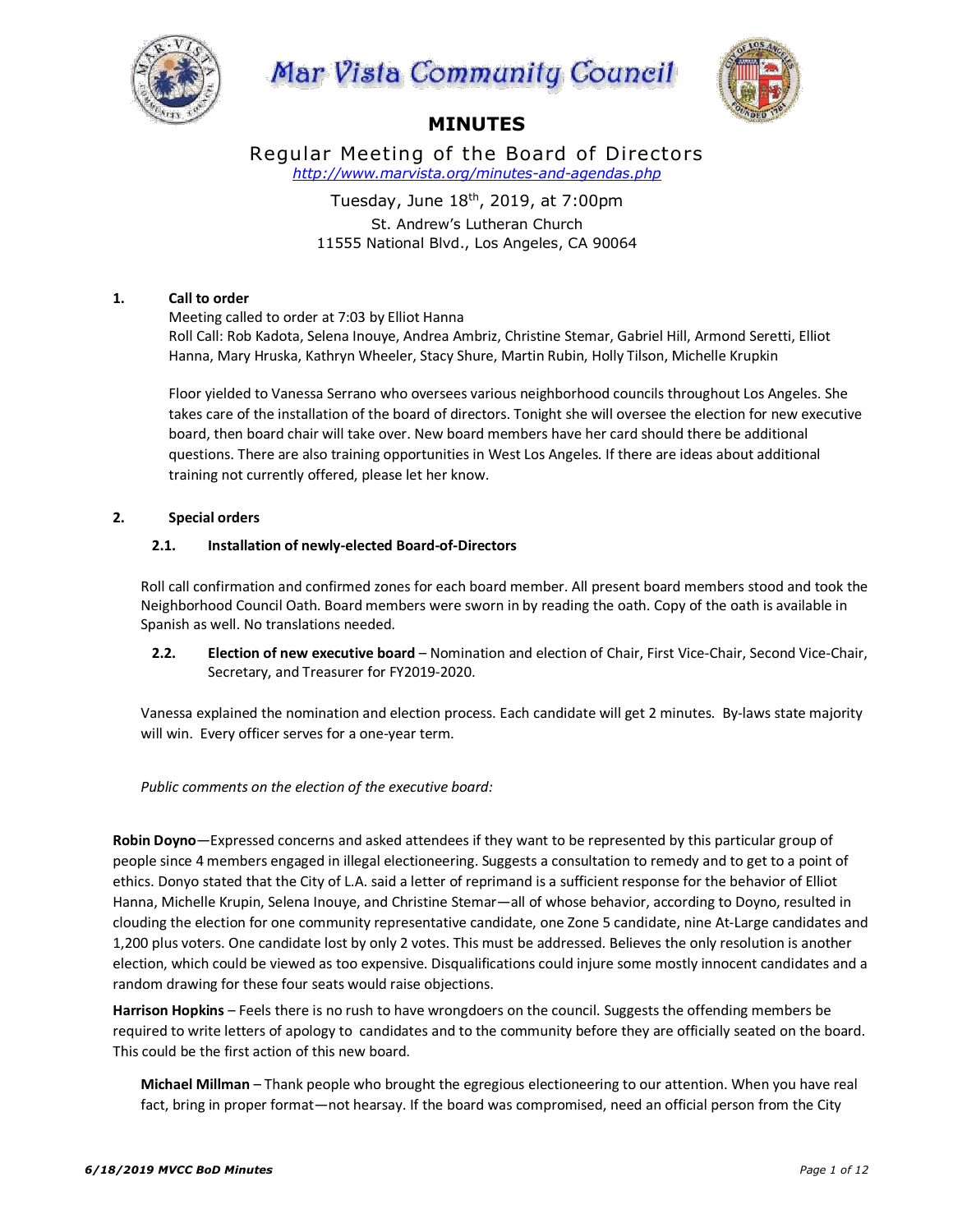with accusations presented on time in advance so they could respond. Ambushing without evidence is reprehensible. No competent lawful evidence to challenge the board.

**Jason Fineis** – Robin was electioneering 70 feet from election board for hours on election day.

**Vanessa Diaz** – Mike and Jason are engaging in personal attacks. Some of the challenges were affirmed. Some were elected the right way. Others not. She would like this to stop.

**Adriana De La Cruz** – Whatever the findings of the city, differences of opinion are normal. We are all one community. Board members are neighbors so let's meet each other.

Nomination and election for the Mar Vista Community Council. Vanessa read the rules.

#### **Opened Nominations for Chair**:

- Vanessa read duties of the position
- Martin nominated Elliot Hanna for Chair. Elliot accepted the nomination.
- Kathryn nominated herself.
- Rob nominating Andrea. Andrea declined.
- Vanessa closed nominations.
- Elliot and Kathryn took two minutes to address the board.
- Gabriel wanted to know if the allegations should be addressed before the nomination.
- Vanessa said this should be set on a future agenda.

Elliot: Thanked Rubin for nomination. He's been Chair for past year. Some like what he's done. Some don't. His sole desire is for this board to represent the stakeholders--not the council office or the Mayor. He will do this fairly. During his term as Chair, he appointed committee members, many of whom did not agree with him. But it gave a balanced voice to the community. He will continue to do that.

Kathryn: To be true to the stakeholders who put me into office, I have to acknowledge that Outreach is essential to representation.

MVCC's Outreach issues are not new; yet, could have been mitigated by granting the REQUEST of an Outreach co-chair who "BEGGED" to be replaced.

Plus, there has been a couple of divisive years where two sides have tried to silence each other.

Providing Mar Vista with new leadership is a good step towards bringing Mar Vista together again.

As an independent, I can freely work with all sides without reservation or concern about the past or the next election.

My qualifications begin with the last five months of what I have been able to achieve as a stakeholder.

Other qualifications include:

President of an incorporated limousine service for over a dozen years.

Local chapter President for a national organization. The Board seated 18. Duties included accountability to both the national and local organizations. After two years of my leadership, monthly meetings with six attending grew to roughly 200 attending twice a month.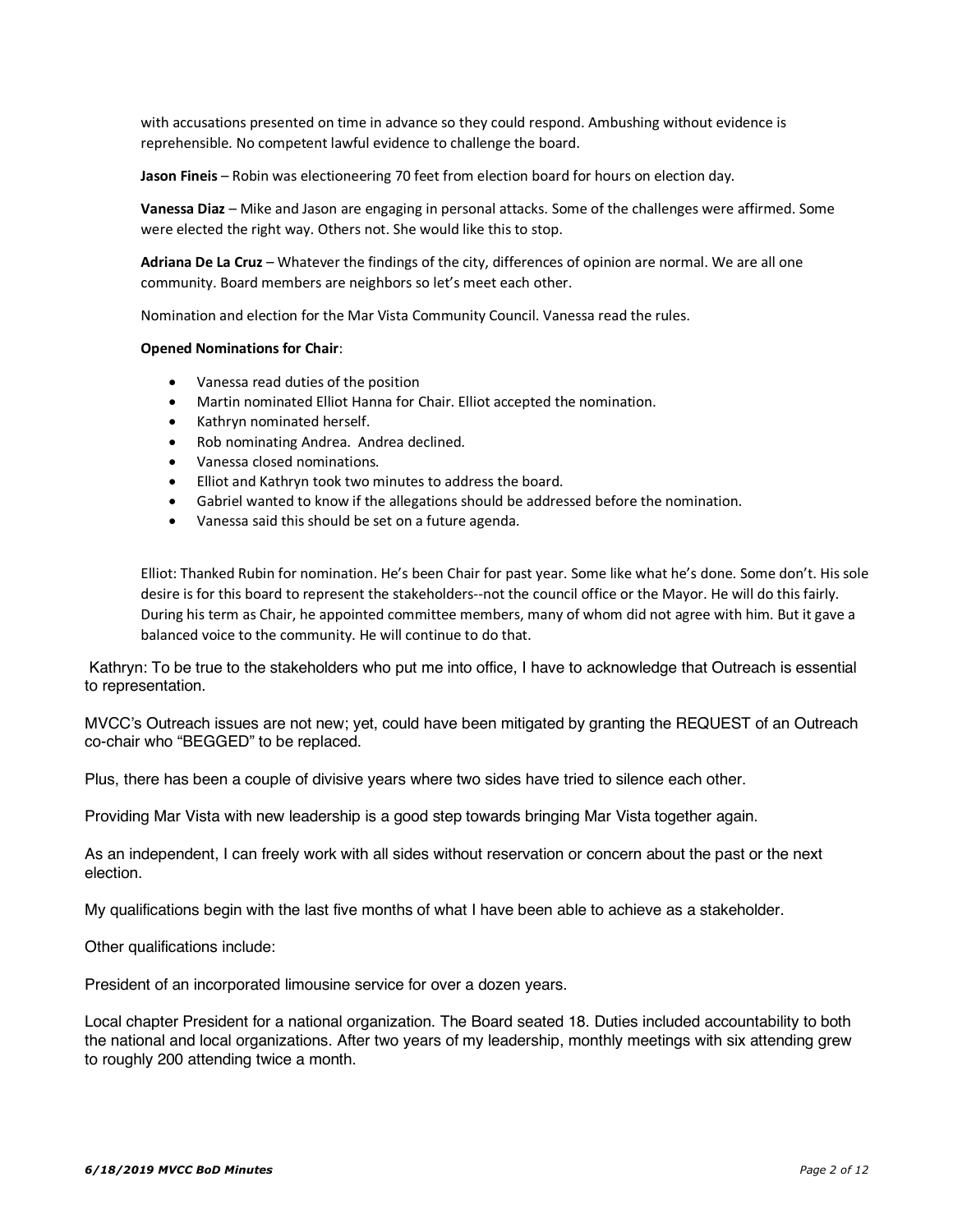A Social Media Director for a national campaign supervising 45 volunteers, handling over a 100 Facebook Pages with additional Twitter and other social media accounts.

I will always tell you the truth, I will always tell you if I can or cannot do something before I commit to doing it. I am not perfect and I will make mistakes. I will apologize for them, and I will need your forgiveness.

Unlike other candidates. I am not encumbered by a 40-hour job, children, or even retirement. I am free to spend my time and energy working to empower each of you and everyone in Mar Vista.

I would greatly appreciate your vote. I will not let you nor Mar Vista down. Thank you.

Vanessa allowed two questions from the board.

Gabriel asked did either of them receive a letter of reprimand. They both responded no.

Andrea asked if they would commit to addressing the issues/allegations of electioneering.

Elliot will take the matters into consideration.

Kathryn will talk to people who feel disparaged and see what can be done. It is news to her. Would like stakeholders to feel confident in every election. Public disclosure is needed.

Robin Doyno – Point of clarification. Elections division did sustain the challenges against the four people.

Stacy asked if the city found that the effect of any complaint had an effect on voting. Complaints were investigated. Did not make anyone's candidacy invalid.

Vanessa is going to use the official list of candidates from the city clerk which was sent after any complaints were reported and investigated.

Robin says the sustaining of charges may not have arrived yet. Elections department sent out a letter of reprimand.

Vanessa took the vote (No one needed to recuse themselves based on the issue of electioneering)

VOTE:

-

- Elliot voted for Elliot
- Stacy voted for Elliot
- Martin voted for Elliot
- Mary voted for Elliot
- Armand voted for Elliot
- Michelle voted for Elliot
- Holly voted for Elliot
- Christine voted for Elliot
- Selena voted for Elliot
- Andrea abstained
- Rob abstained
- **Kathryn voted for Kathryn**
- **Gabriel abstained**

ELLIOT HANNA wins and is voted in as Chair

**Election of 1st Vice Chair**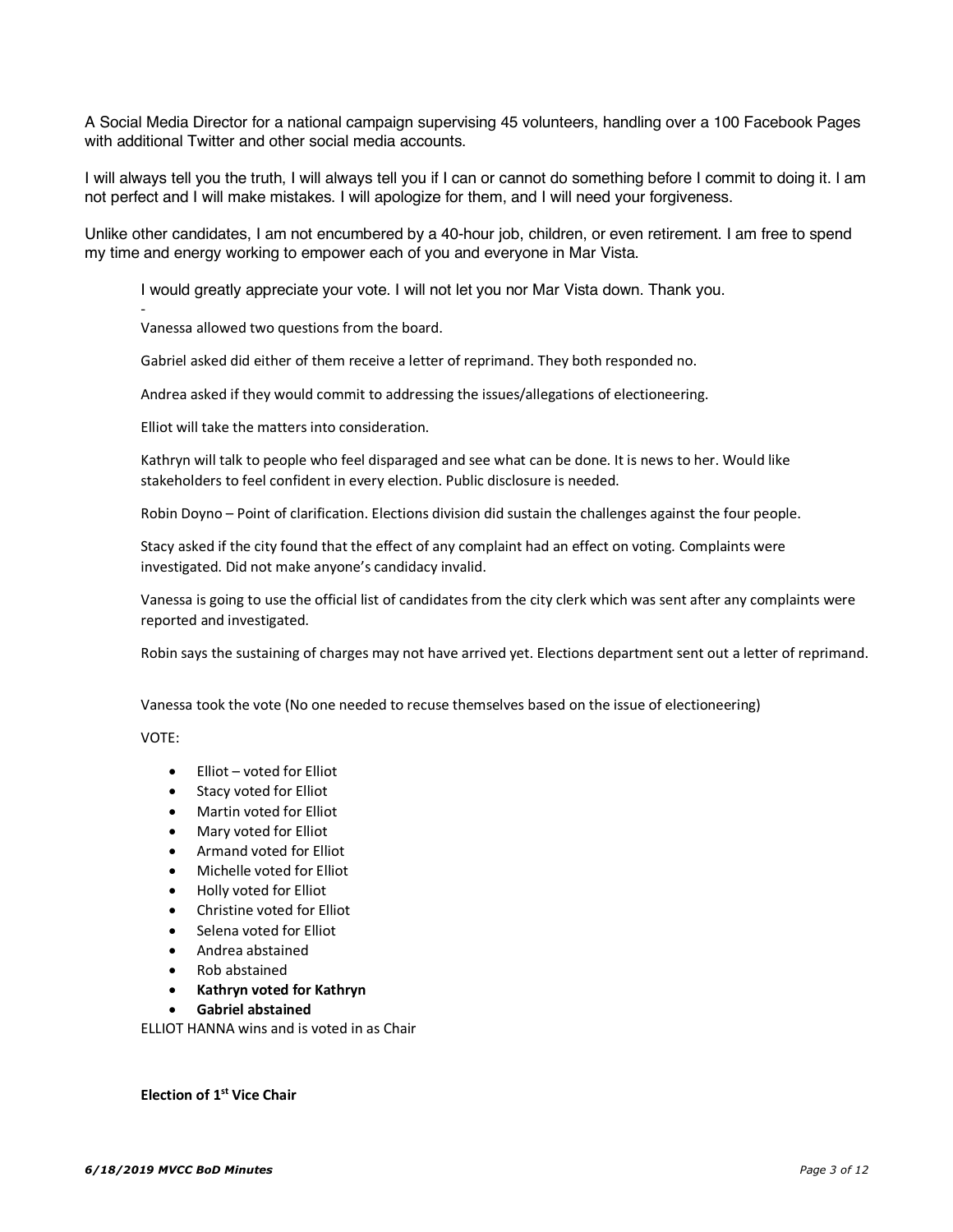#### Vanessa read duties of position.

#### NOMINATIONS:

- Armond nominated himself.
- Kathryn nominated herself.
- Stacy nominated Martin. He accepted.
- Rob nominated Andrea. She accepted.
- Vanessa gave each candidate one minute to speak.

Armond – Has concerns with process. Will look into problem for honest review of the problem. New blood needed on executive board. Would like to learn the process and what it is to serve on board. Genuine reasons.

Kathryn – reiterated what she said before. Would like someone not on a slate to win. She wants to rep community.

Martin – Activist for 20 years. Experience in meetings like this. Can step in when Elliot is unable to chair. He knows how to do this. Not part of the slate. Ran as individual. Hopes we can all move forward for benefit of entire community.

Andrea – Represent together the neighborhood residents and business owners. In the past few months, we have been engaging with stakeholders. We engaged them as volunteers, intending to use our experience to build a more communal Mar Vista. It is important to bring in new energy and representation to the board. Labor of love. Intention to build community. Experience in government and community engagement.

VOTE:

- Elliot voted for Martin
- Stacy voted for Martin
- Martin voted for Martin
- Mary voted for Martin
- Armond voted for Armond
- Michelle voted for Martin
- Holly voted for Martin
- Christine voted for Martin
- Selena voted for Martin
- Andrea voted for Andrea
- Rob voted for Andrea
- Kathryn voted for Kathryn
- Gabriel voted for Andrea

MARTIN RUBIN is elected 1<sup>st</sup> Chair

#### **Election of 2nd vice chair.**

Vanessa read duties of the position.

NOMINATONS: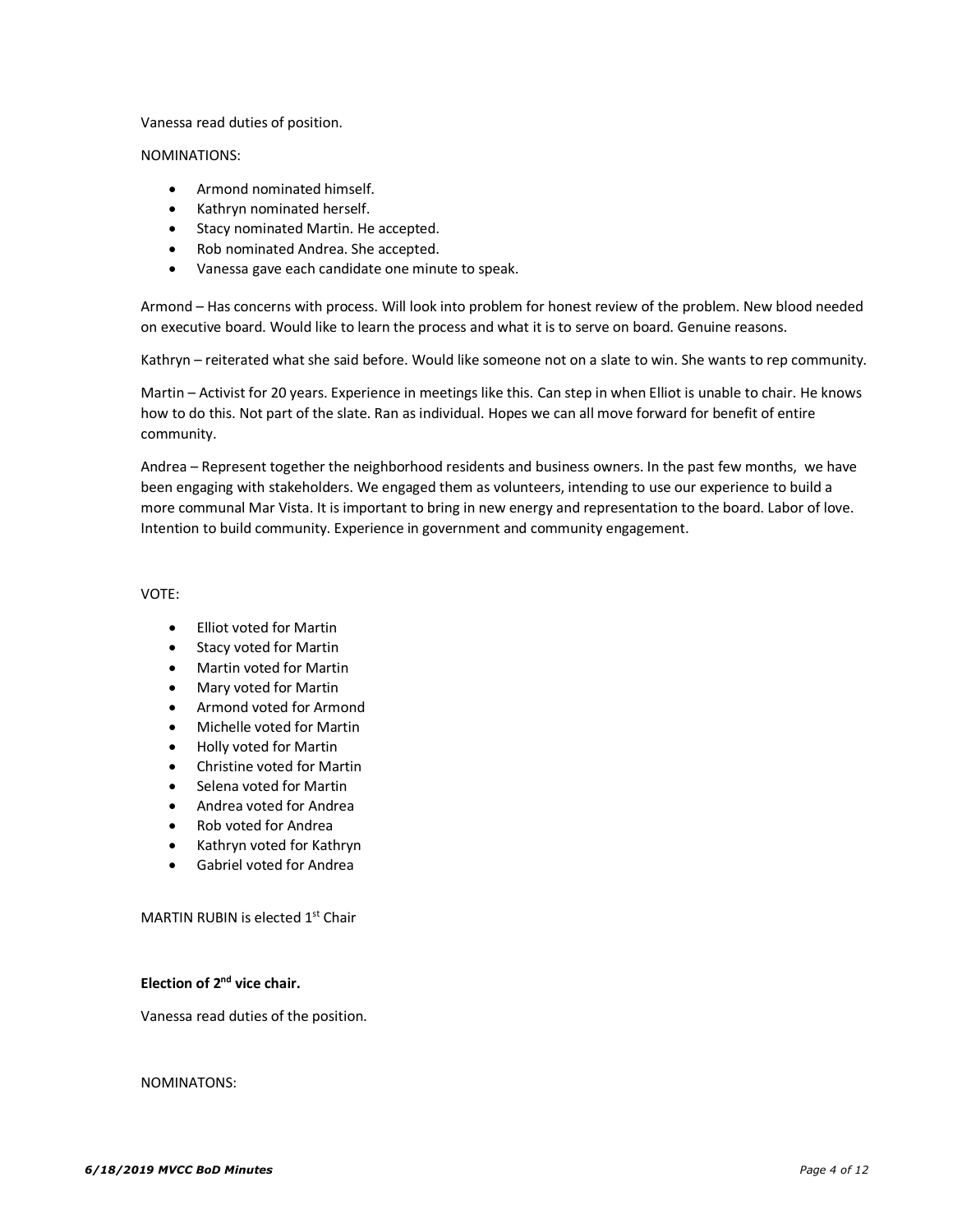- Kathryn nominated herself
- Martin nominated Michelle. Michelle accepted
- Rob nominated Andrea. Andrea accepted
- Holly nominated Armond. Armond accepted.

Each candidate was given one-minute to speak.

Kathryn – Asked that they vote for her.

Michelle – On council since 2013. Knows procedure. Honored to be nominated and would like to serve. Wants to be part of team that reaches out to community orgs to increase more business impact.

Andrea – Continuation of former statement. Engage organizations in a conversation about what the rules and

responsibilities of an NC would be.

Armond – Nothing to add to previous statement.

#### VOTE:

- Elliot voted for Michelle
- Stacy voted for Michelle
- Martin voted for Michelle
- Mary voted for Michelle
- Armond voted for Michelle
- Michelle voted for Michelle
- Holly voted for Michelle
- Christine voted for Michelle
- Selena voted for Michelle
- Andrea voted for Andrea
- Rob voted for Andrea
- **Kathryn voted for Kathryn**
- **Gabriel voted for Andrea**

MICHELLE KRUPKIN is voted in as 2<sup>nd</sup> Vice chair

#### **Election of Secretary.**

Vanessa read duties.

NOMINATIONS:

- Stacy nominated Mary. Mary accepted.
- Elliot nominated Armond. Armond accepted.

Candidates have 1 minute to speak.

Mary – Always wanted to serve the community. Will do whatever is required to best of her ability. Been on board since 2017.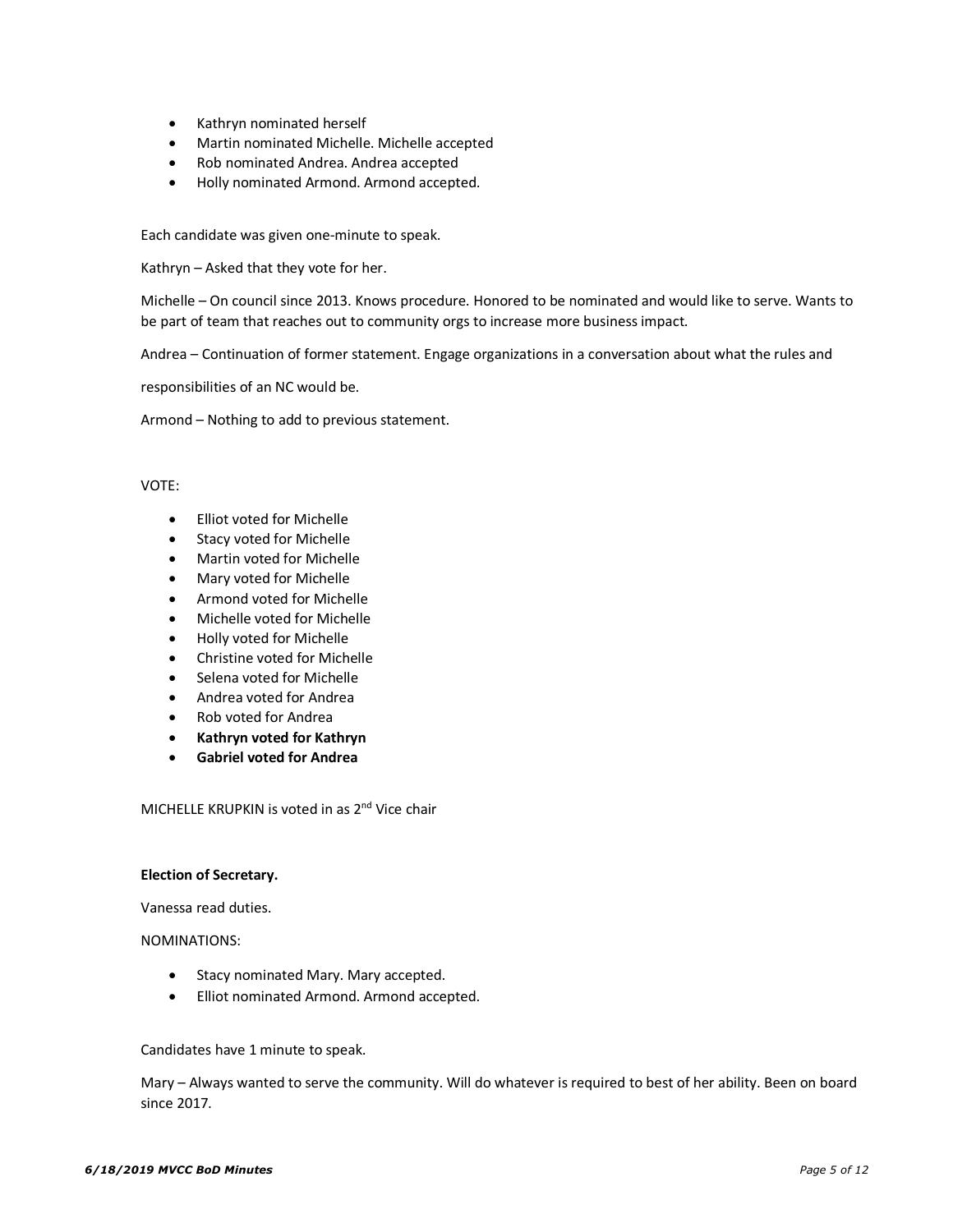Armond – Nothing to add.

VOTE:

- Elliot voted for Armond
- Stacy voted for Mary
- Martin for Mary
- Mary voted for Mary
- Armond voted for himself
- Michelle voted for Mary
- Holly voted for Mary
- Christine voted for Mary
- Selena voted for Mary
- Andrea voted for Armond
- Rob abstained
- Kathryn abstained
- Gabriel abstained

MARY HRUSKA is voted in as Secretary

### **Election of Treasurer.**

Vanessa read duties of position.

NOMINATIONS:

Elliot nominated Holly. Holly accepted

Andrea nominated Gabriel. He declined.

VOTE:

- Elliot voted for Holly
- Stacy voted for Holly
- Martin voted for Holly
- Armond voted for Holly
- Michelle voted for Holly
- Holly voted for Holly
- Christine voted for Holly
- Selena voted for Holly
- Andrea voted for Holly
- Rob voted for Holly
- Kathryn voted for Holly
- Gabriel voted for Holly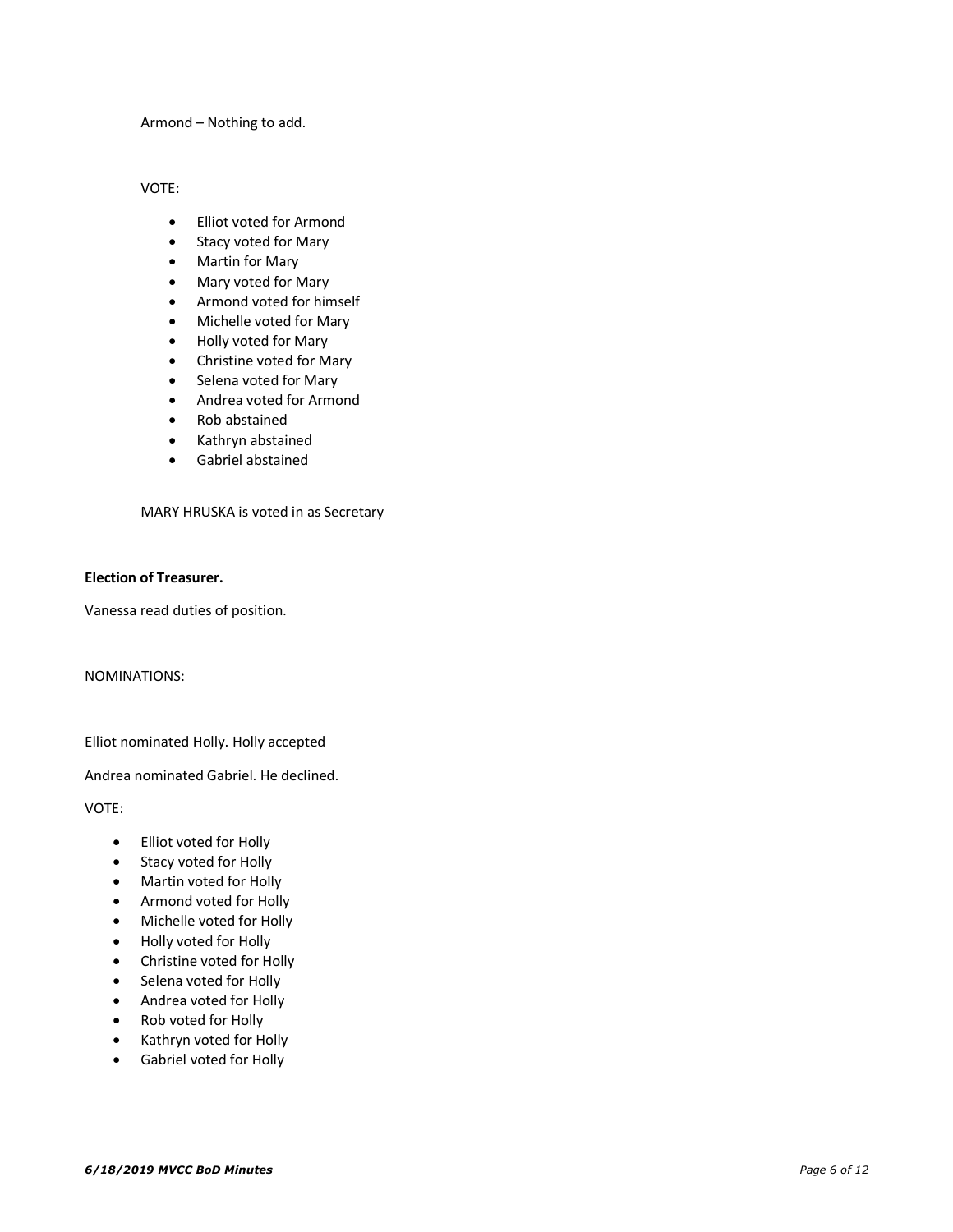HOLLY TILLSON unanimously voted in as Treasurer.

Vanessa closed elections and turned the meeting back over to the Chair.

**3. Roll call** – Call of the roll and certification of a quorum

Done and completed

# **4. Public comment for items NOT on this agenda**

**Melissa Stoller** – congratulated board on election. Many signs during election West Los Angeles Neighbors Network in close proximity to Selena's sign. She is part of the network. The signs encouraged voter participation. People said they were official signs. Govoteneighbors.com was on the signs and also links to candidate endorsements including Elliot, Selena, and another person she can't recall. Re: elections, the site states "we are working collaboratively by doing community outreach and social posts." As a stakeholder would like to know what the collaboration was between this political organization that endorsed the slate and the counsel.

**Robin Doyno** – Elections division did not send out the letters. No question that this is not a bogus charge. Four of his challenges were sustained. Michelle, Selena, Christine and Elliot found to be electioneering. There was an improperly placed sign. He followed the rules. Believes there should be some clean up.

**Suzanne Hines** – welcomed the new board. Addressing the future. Wants to see Mar Vista with a dog park. Rec. Center is enormous and has room. Forced to pay money to Santa Monica to use their dog park. Santa Monica and Culver would pay to come here if we had a dog park. Wishes them all luck in new positions.

**Tyler LeFerriere** – Good way for board to commit to representing stakeholders would be to create a Renters' Subcommittee (60-61% of Mar Vista). He is happy to lead it. Create a Children and Family subcommittee as well. Elliot asked that they talk.

**Michael Millman** – Will not relitigate the election. June 29 is a chance to show that Mar Vista is about loving each other at the MV Neighborhood Association annual block party and picnic from 12-4. Winward football field. Outstanding food and music. Neighbors come and have a good time. Mayors, president of city counsels and assembly people, state senators and politicians come. Considered one of the largest block party in the entire city. Invited everyone to come.

**Adriana De La Cruz** – Aging subcommittee should be created. Good skill sets. Her heart is also set on a Green subcommittee.

**Hanna Levien** – on behalf of counsel member Mike Bonin covering Mar Vista and Del Rey. Shared a letter. Development proposed on McLoughlin and Charnock. Wrote to ask that it not be approved. She will give a letter to the board.

# Rob Kadota left 8:01pm

**Harrison Hopkins** – Please support the Green Committee. Background in organic gardening. Ran it at his art school in NC. Hopes to see this come back. Looking forward to the renters committee. Reminds them that they rep all stakeholders. Everyone here are stakeholders, including homeless people. Beholding to them. There has been rhetoric re: renters and homeless.

**Stacy Shure** clarified that though these statements [that Harrison Hopkins references] were reprehensible, they were not made at a public meeting. She would never allow that.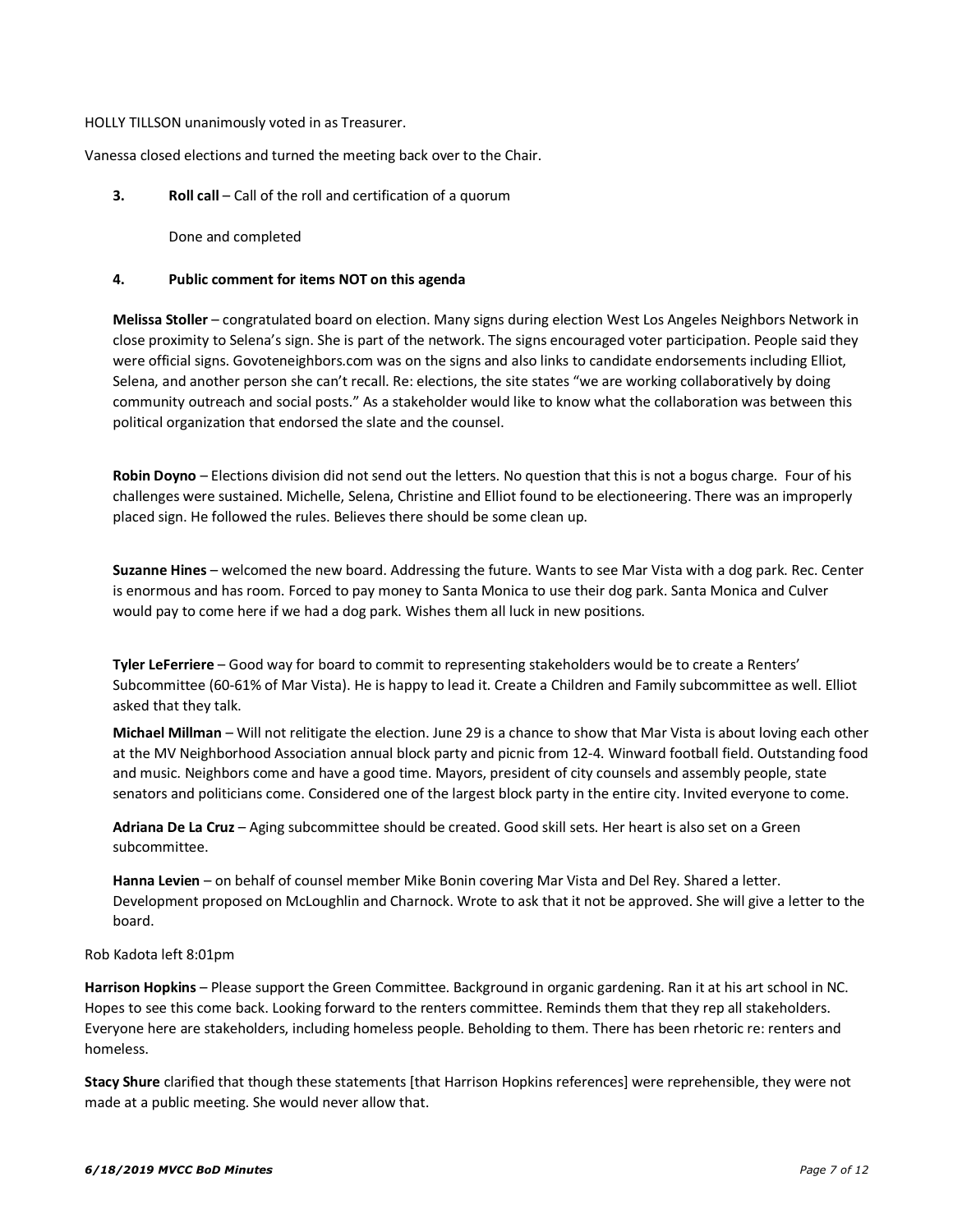Public comments closed.

**5. Reading and Approval of Minutes** – Reading and approval of the minutes from the most recent regular meeting(s) of the Board of Directors.

Stacy requested that the minutes be in a bigger font as she can't read them so she can't vote on them. Holly moved to postpone vote to July meeting. Martin 2<sup>nd</sup> the motion. Motion carried without objection.

**6. Ex-parte communications and conflicts-of-interest** - Each board member shall declare any ex-parte communications or conflicts-of-interest pertaining to items on or related to this agenda.

Elliot explained what this is. It is in Bylaws. Have you had discussions outside of the meeting about anything on this agenda. That must be disclosed here.

Michelle discussed the need to meet and vote on budget with some board members and stakeholders.

Selena - Question of when budget has to be done

Armond spoke to board members about running for the board.

Elliot spoke about it as well

Mary spoke about board elections and concerns about meeting scheduling

Stacy discussions re: soliciting positions on the exec board

Martin spoke with member re opinions or qualifications for officers

Holly spoke about admin packet and board members re: why we need to do it. People wanting to be an Exec. Board member. No money. No conflict.

**7. Adoption of the agenda**

No objections to agenda order. Approved as written

**8. Consent calendar** – The Consent Calendar is reserved for items deemed to be routine and non-controversial. Any board member may pull an item or items for further discussion.

 $MER -$ 

**Stacy** – received an email that one of the funding requests was rejected because it was for future expenses. Elliot didn't know. Holly said it was \$1,200 for Mar Vista Famers Market. City clerk allowed us to pay at end of year, but not this year, so she will resubmit in September with new board.

**Selena** – MER represents period when she was not a board member. Would like to abstain from conversation about it.

Elliot says she may abstain should she so chooses.

Elliot asked if everyone completed training. Andrea did not so must abstain. Martin also did not take it but was not informed that he needed to. He must abstain from this vote.

Motion to approve the consent calendar by Kathryn. Second by Mary.

VOTE:

Eight ayes

Zero noes

Four abstentions (Andrea Ambriz, Martin Rubin, Selena Inouye, Elliot Hanna)

Approval carries (1 Absent: Rob Kadota)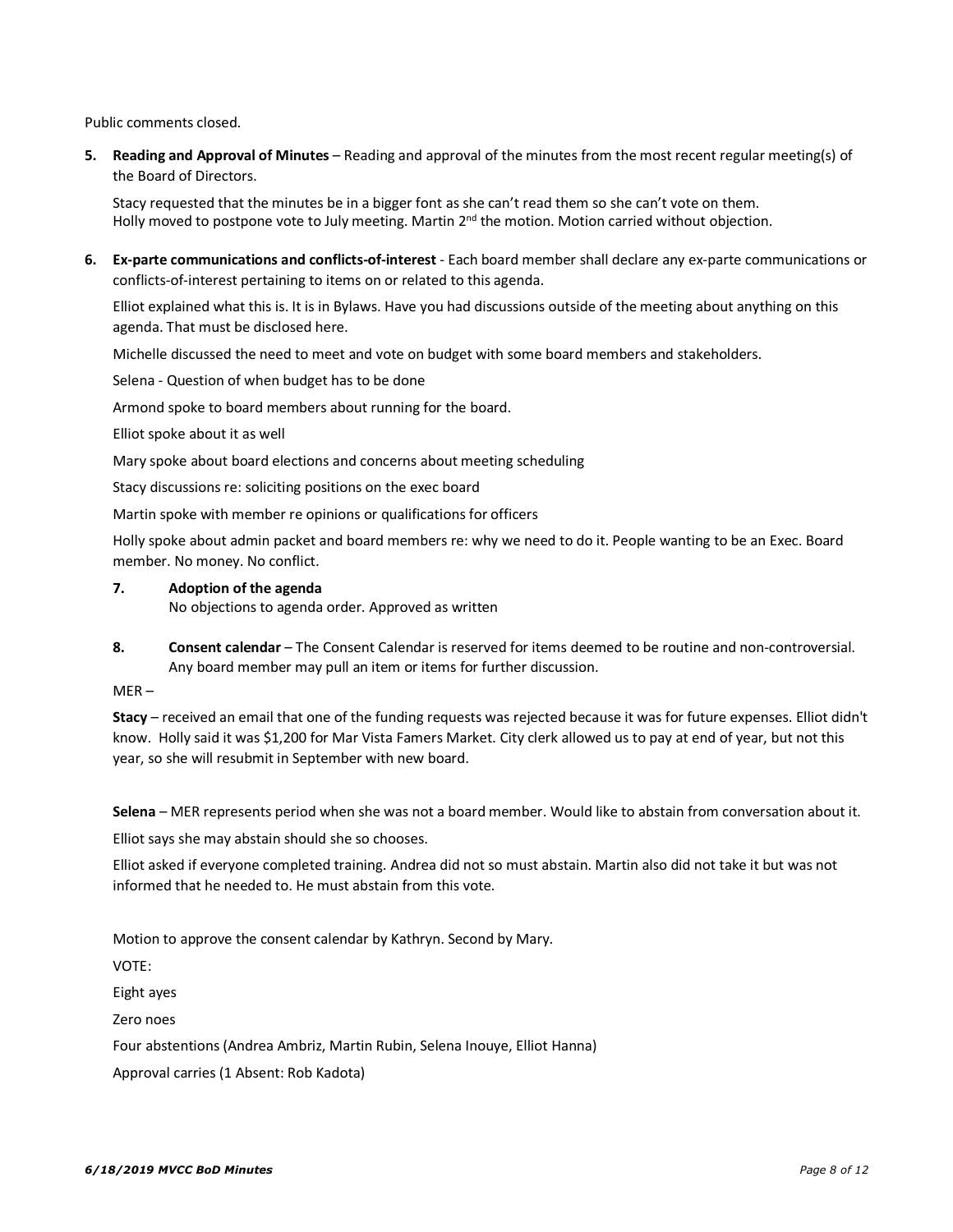**[FUNDING][ExFin] Approval of May MER** – Discussion and possible action regarding the Monthly Expense Report for May, 2019

- **9. Excluded consent items**  Discussion and further action on items excluded from the Consent Calendar. NONE
- **10. Unfinished business and general orders** None
- **11. New business**
	- **11.1. [FUNDING][Tilson] FY2019-2020 administrative packet** Discussion and possible action regarding the administrative packet for FY2019-2020 including the appointment of financial officers (card-holder, second-signer, and alternate-signer).

Holly explained that board members have received draft budget in Fiscal Administrative packet. We have \$42K.

Can carry over up to \$10K. There is currently approximately \$7,500 left over and it will carry it over.

Packet includes who will be cardholders, 2<sup>nd</sup> Signer, Alternate Signer and Treasurer. . Must submit it to the city so financial officers can get the credit cards and pay bills. Actual budget is broken into Office/Operational, Outreach, Elections, NPGs, and Community Improvement Projects (CIPs) Detailed monthly expenses are on page one. Won't need motions for each expense, according to instructions. . Budget will cover monthly expenses. Itemized things such as newsletters will need motion to spend it. The funds are reserved and a motion must be produced in order to spend it.

Other NPG categories using the \$10K are TBD. There is \$4K in community improvement.

A check was received from the insurance company for last year's stolen items. Will be deposited in our account after July 1st, so we can receive the full amount.

NPG is a Neighborhood Improvement Grant. Past uses include a Winter Wonderland - LAPD puts on a toy give away and we help fund it with other neighborhood councils.. Nothing is mandatory. There was a green garden showcase one year,

Art projects:

- Fire Station 62 had open house we funded their booster club money (\$700/800)
- Discussed a Grafitti Wall at farmers market. Art activities planned for library.
- A Fall festival was put on by Land Keepers and we cannot take in money but we can partner with 501.c.3's to help fund it.
- Have funded art walk though NPGs and Outreach. Last three years we paid for printing expenses.

Elliot asked what the  $2^{nd}$  signer and alternate signer are.

Holly explained the  $2^{nd}$  signer is for board action (BAC) in the absence of the Chair. Alternate signer is I for BACs n place of the 2<sup>nd</sup> Signer or Treasurer. Helps things move forward.

Chair is first bank cardholder. This is the first year  $2^{nd}$  bank cardholder is allowed.  $2^{nd}$  signer is normally First Vice-Chair but can be anyone.

No public comment

**Michelle** - Commended Holly for her work.

**Selena** – would support as much of the budget going towards outreach. Would also like to think of a board development line item for training classes and conflict resolution.

**Holly** – Can be added to the budget. There will need to be a motion before she can adjust the budget. Credit cards can take six weeks to get.

Normally there is a training or board retreat and the changes to the budget can be made throughput the year. Some NPG money can be shifted as well.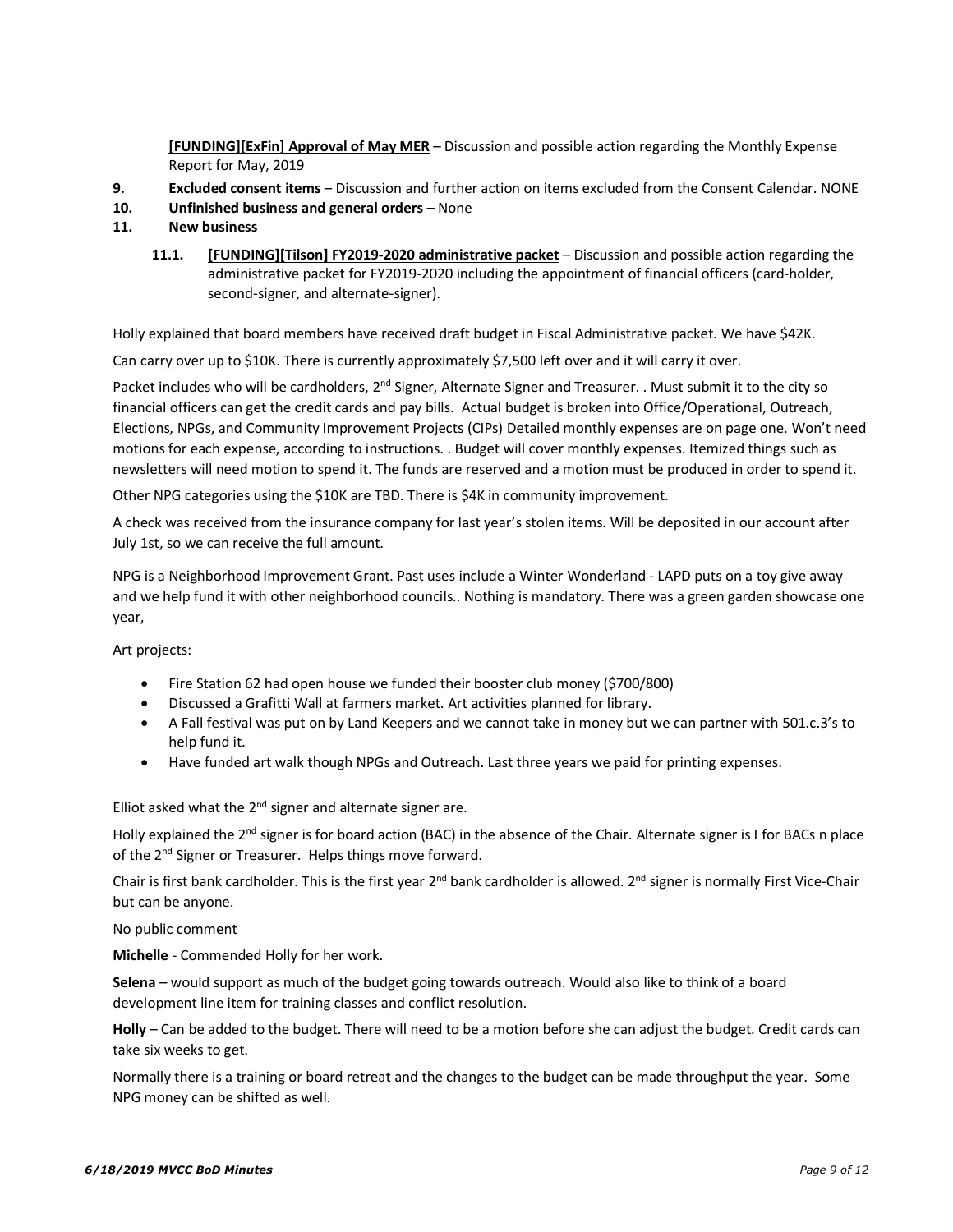**Elliot** - Clarified that the budget is a living document. If there are ideas, please make them known.

**Mary** – At previous Board meeting, motion was approved to pay Windward \$25/meeting to align with what we pay other venues. Must ask for an invoice to pay it. And each has to have a contract, ADA inspection and be approved by the City.

Elliot says lease agreement with city will need to be altered.

**Kathryn** – Who of board members will be convenient for Holly to be second signers and cardholder?

**Holly** - Says we should follow in the tradition.

**Andrea** – is there a way to incorporate different locations in Mar Vista. Clarification from Holly: Should we need translation services will city cover it or does it come from the budget?

**Vanessa** – let the Chair know and cc the Department. City Clerk may refund some of the money. Can also revisit the budget to include it. Elliot has no objection to that.

Andrea asked if website service offers option for Spanish site or does the city offer it.

Vanessa says vendors are chosen by the council via approved vendor list. Should work with the vendor on this. If none of them do it and you find a different one, the approval must come from the city clerk.

Discussion on  $2^{nd}$  cardholder. Will table the discussion to the next meeting.

Stacy moved to postpone discussion of  $2^{nd}$  cardholder. Martin  $2^{nd}$  motion. No objections

2<sup>nd</sup> signer/alternate signer

Elliot suggests  $1^{st}$  vice chair as  $2^{nd}$  signer.  $2^{nd}$  vice chair as alternate signer.

Elliot made motion that the 2<sup>nd</sup> signer will be Mr. Rubin. Alternate signer is Mary. Second by Ms. Wheeler. No objection. Motion carries.

Kathryn Wheeler made motion to approve the budget. 2nd by Mary Ruska.

VOTE:

Eight ayes - Michelle Arupkin, Selena Inouye, Christine Stemar, Gabriel Hill, Armond Seretti, Mary Hruska, Kathryn Wheeler, Holly Tilson, Stacy Shure

#### **Zero noes**

Three Abstentions – Martin Rubin, Elliot Hanna, Andrea Ambriz

Rob absent for vote

Motion carries. Admin Packet approved

**11.2. Board operations for FY2019-2020** – General discussion regarding board operations for FY2019-2020.

Public comments

**Tyler Laferriere** wants shorter meetings

**Nanette Pastor-Hanna** – outreach is important and difficult. Would like to see outreach chair. Come up with creative ways to do outreach. She is on the board of a neighborhood association. Please engage everyone to be part of this process.

Elliot agrees with this.

**Vanessa** advises that they participate and attend the trainings to meet other leaders of other councils. It may be helpful. She sent email for upcoming trainings. Networking is great and useful information.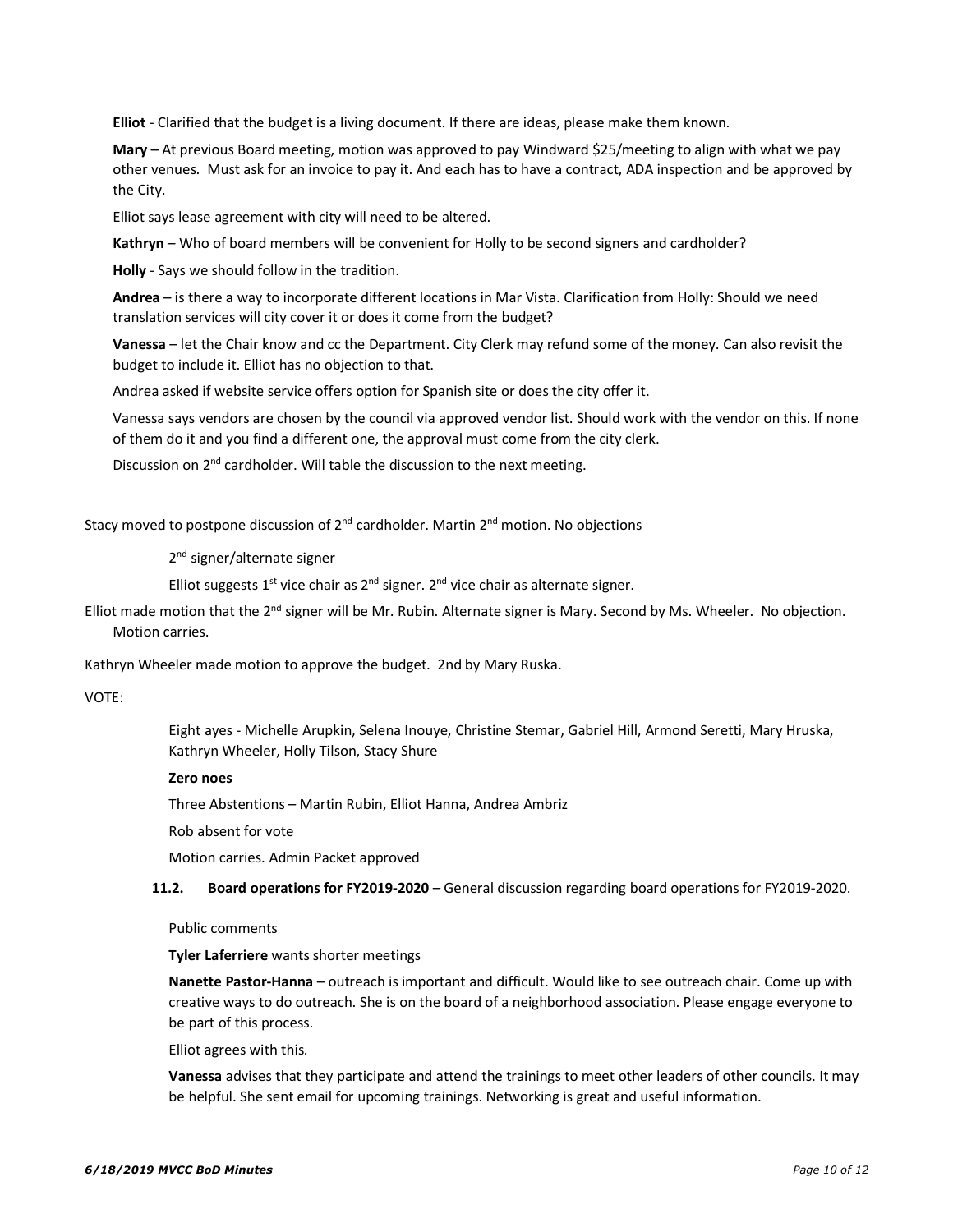**Vanessa Diaz** – please abstain from online bullying

#### **BOARD COMMENTS:**

**Stacy** – community expressed interest in a subsection for an interactive map to post notices and updates on pending developments. Reminds Chair that there is one opening for civic U.

**Martin** – Gave out flyers earlier. Invited board members to St. Andrews campus in Fellowship Hall at 7pm on June 26<sup>th</sup> to introduce themselves to Zone 2. Mike Bonin will be the guest speaker. There should be donuts.

**Kathryn** – Lots of ideas re. outreach and website. Wants people to easily put in their address to find their zone. Wants to see chats, newsletters, mailers and flyers, as well as a volunteer director to help bring in volunteers to get them involved.

Gabriel – Reiterates interest in dog park and green and renters committee. Let's be serious about it as a board.

**Elliot** – Says if we can find the labor, we can do it

**Michelle** – Wants to see more community involvement on committees. Manifest these subcommittees. Let's get back to being a civil community. Everyone should pitch in and be part of the community.

Elliot - Pointed out that he and Gabriel did not agree on transportation matters but he appointed him anyway because he brought balance and a different perspective.

**Kathryn** – How do stakeholders apply for a position?

**Elliot** – Last year, he sent out a request via social media (ND, FBetc), he talks to people who express interest and also uses other outreach efforts. Can also refer people to him and he will have a conversation with them. elliot.hanna@marvista.org.

**Mary** – Reiterated that there was positive feedback from folks re: newsletter. May be expensive but its money well spent. Need all board members and actions on website.

Hasn't been done since 2017. Would like to start doing that again. Make them easily accessible. Elliot agrees and believes in transparency.

**Andrea** – Would like to see a retreat or training. Need to sow seeds of reconciliation for future votes of confidence. Elliot says there will be a retreat this year. Will send ideas around. Public will be encouraged to participate. Would like the selection of chairs to be transparent and include transparency in committees. Would like all board members to send names for email list. Can there be a more formalized way to invite community to learn about board members where they can have open dialogue? Councilmembers Koretz and Bonin should be invited to the next meeting.

**Michelle** – Echoes the need for training. Committee chairs and vice chairs should also be trained as well, not just the board members. Elliot agrees.

When running committees, regular scheduling will help with getting venues. Should be ADA compliant and on  $1<sup>st</sup>$  floor.

**Armond** – asked about appointment of new board members to committees. Are old board members still co chairs of committees? Elliot says there will be a fresh slate of appointments at next meeting. Limited number of committees/spots. When asking for committees, give Elliot a  $1<sup>st</sup>$  2<sup>nd</sup> and 3<sup>rd</sup> choice. The Chair will present the slate and there will be a vote.

**Martin** – when considering appointing for committees, vote on capability to do the task. Elliot agreed and will balance new with experienced people.